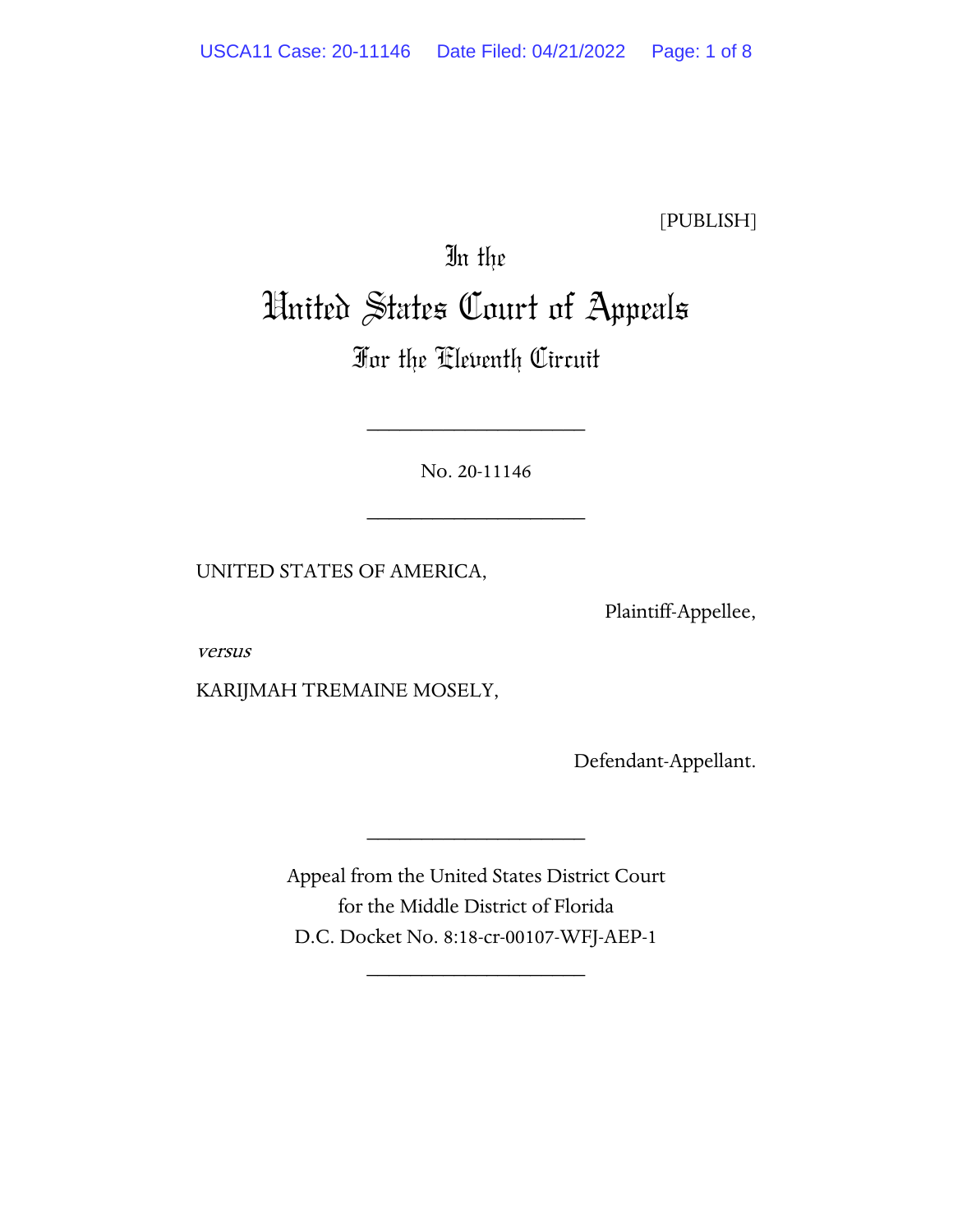Before WILLIAM PRYOR, Chief Judge, JORDAN, Circuit Judge, and BROWN,[\\*](#page-1-0) District Judge.

# PER CURIAM:

Karijmah Mosley appeals his sentence for possessing a firearm after being convicted of a felony, in violation of 18 U.S.C. §§  $922(g)$  and  $924(a)(2)$ . Mosley argues the district court did not elicit objections as required by United States v. Jones, 899 F.2d 1097 (11th Cir. 1990), overruled on other grounds by United States v. Morrill, 984 F.2d 1136 (11th Cir. 1993) (en banc). We vacate and remand for further proceedings consistent with this opinion.

#### I. BACKGROUND

Mosley pleaded guilty to the sole count of the indictment. The presentence investigation report ("PSI") recounted the details of his criminal activity. It explained that, in January 2018, Mosely was driving a car without a working tag light. When the police tried to stop him, Mosely fled, driving through stop signs and nearly crashing into other cars. He eventually ditched the car, fled on foot, and hid a firearm under a trailer near a residence where he was arrested. The PSI explained that the firearm "was reported stolen in Hillsborough County on November 8, 2017." In calculating Mosley's offense level, the PSI recommended a two-level enhancement because the firearm was "reported stolen out of the

<span id="page-1-0"></span><sup>\*</sup> Honorable Michael L. Brown, United States District Judge for the Northern District of Georgia, sitting by designation.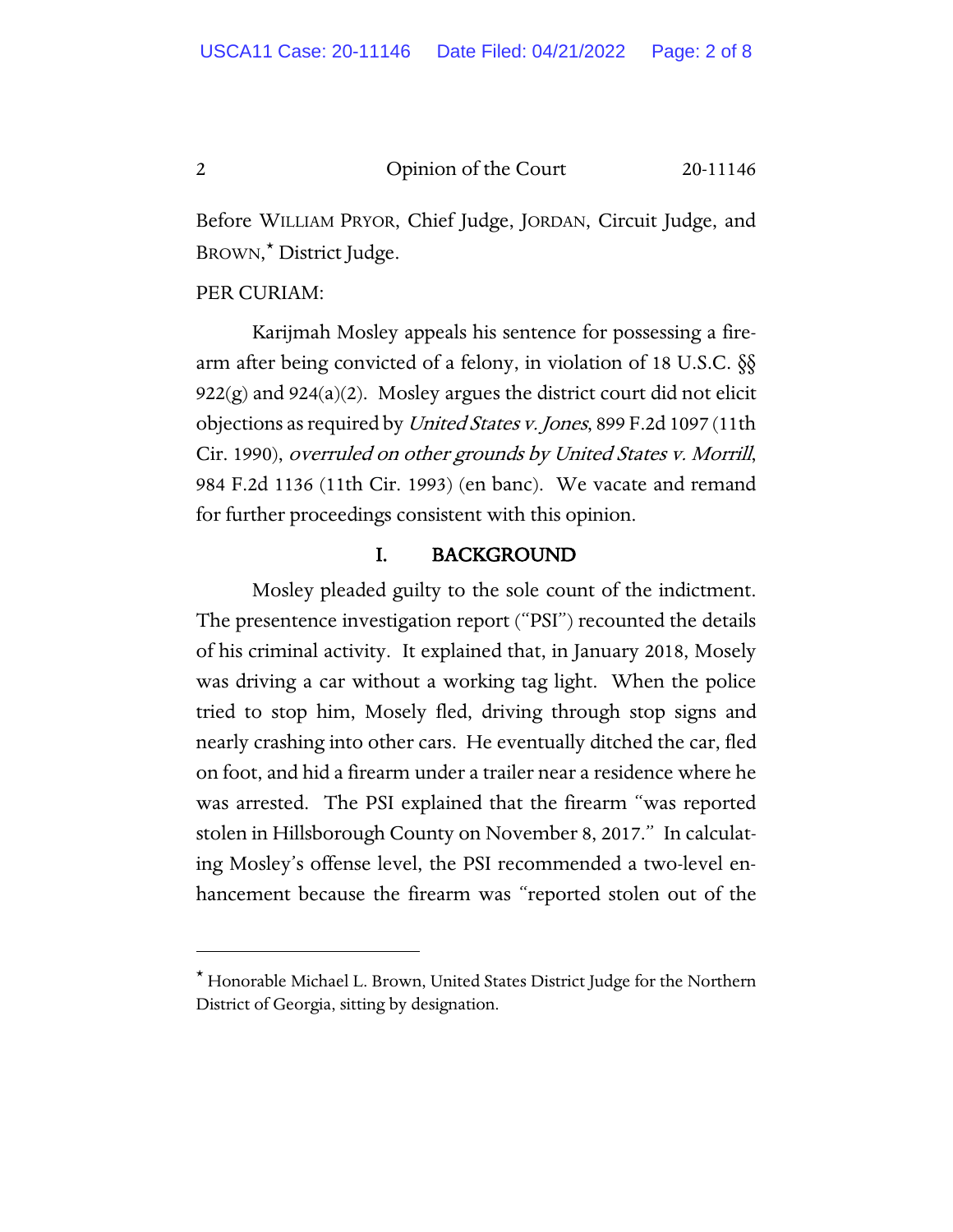20-11146 Opinion of the Court 3

Hillsborough County Sheriff's Office." Mosely asserted no objections to the factual findings in the PSI or its calculation of the advisory guideline range.

At the sentencing hearing, the district court adopted the PSI and calculated an advisory range of 37 to 46 months' imprisonment. Before imposing sentence, the district court heard argument from the United States in support of its request for a sentence within the guideline range. Defense counsel also argued in support of a guideline sentence. The district court then commented on Mosley's criminal activity and background. It recognized Mosley had led police on a highspeed chase to avoid arrest and created an "extremely dangerous" situation by ditching the firearm "in an urban neighborhood full of kids." The district court noted that Mosley had been arrested or cited 59 times in the last 14 years, had no lawful employment except for one short time, had no evidence he got the car from a lawful job, and likely also carried a concealed weapon. The district court explained it would vary upward based on "3553(a)(1), history of the defendant and nature of the offense.  $\ldots$  (a)(2)(a), seriousness of the offense, to promote respect for the law, just punishment;  $(a)(2)(b)$ , deterrence; and  $(a)(2)(c)$ , to protect the public; and then (a)(4), which is kinds of sentences available." The district court did not explain its assessment of those factors but rather said it would "write all this down in the judgment." The court sentenced Mosley to 87 months' imprisonment.

In its subsequent Statement of Reasons, the district court repeated some of its remarks about Mosley's criminal history, lack of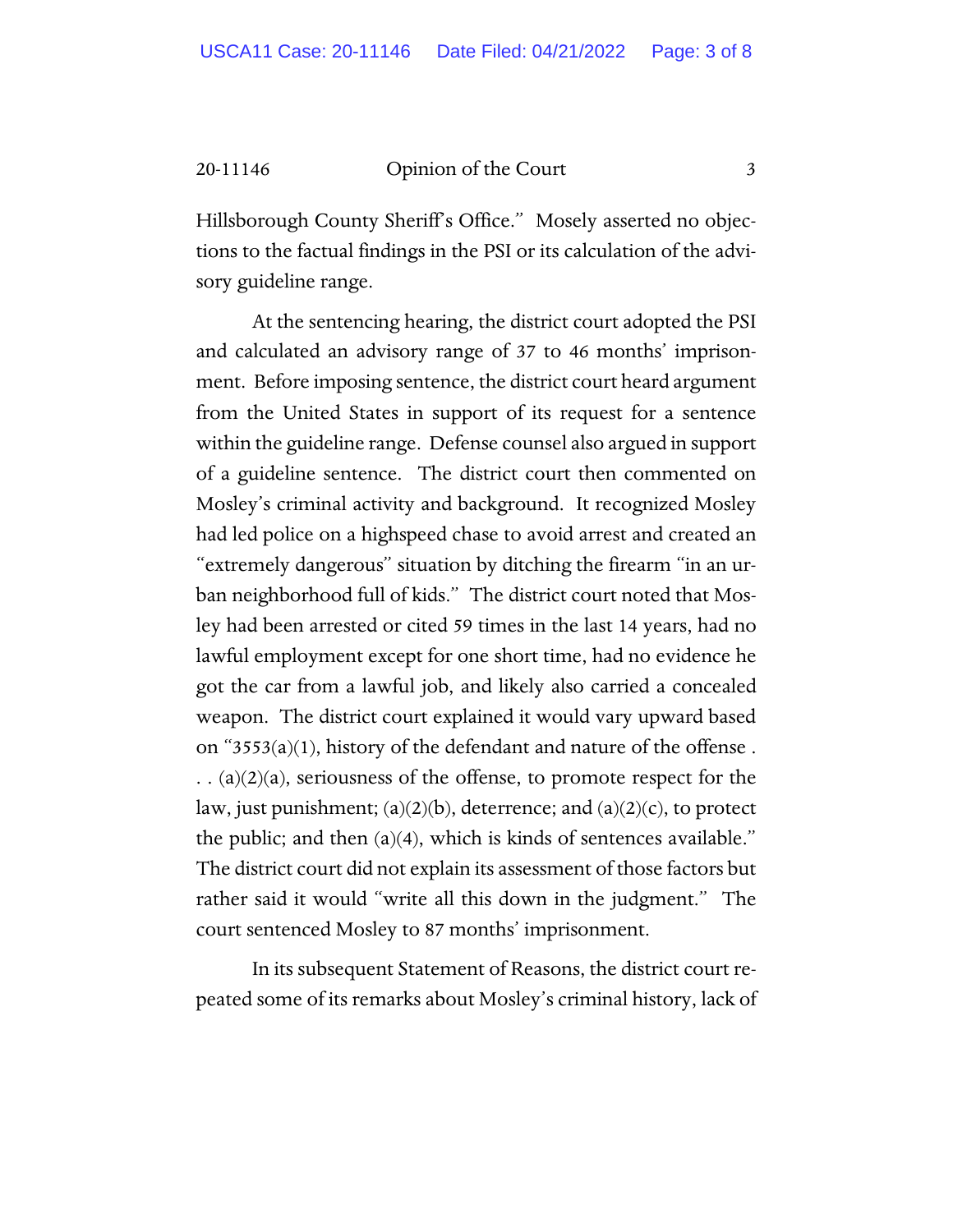employment, and possession of the automobile. The district court also stated it imposed the sentence, in part, because "[t]he stolen weapon that [Mosley] possessed was stolen from the police department." Mosley appeals his sentence, arguing the district court erred in sentencing him based on that conclusion without first allowing him an opportunity to object.

#### II. DISCUSSION

Under Jones, a district court must "elicit fully articulated objections, following imposition of sentence, to the court's ultimate findings of fact and conclusions of law." Jones, 899 F.2d at 1102. The purposes of *Jones* are to elicit objections "for appellate review" and to "give the court an opportunity to correct any errors it may have made, which if corrected to the objecting party's satisfaction will render an appeal unlikely." *United States v. Irey*, 612 F.3d 1160, 1245 (11th Cir. 2010) (en banc) (Tjoflat, J., concurring in part and dissenting in part). We review *de novo* whether a district court has given a defendant the required opportunity to object to its factual and legal findings. *United States v. Carrasquillo*, 4 F.4th 1265, 1271 (11th Cir. 2021). When the district court fails to do so, we ordinarily "vacate the sentence and remand to the district court to give the parties an opportunity to present their objections." United States v. Campbell, 473 F.3d 1345, 1347 (11th Cir. 2007). If the record allows review of the parties' objections, however, we will not remand but will rather consider the parties' objections *de novo. Id.* 

The district court did not follow the *Jones* procedure in this case. During the sentencing hearing, no one mentioned the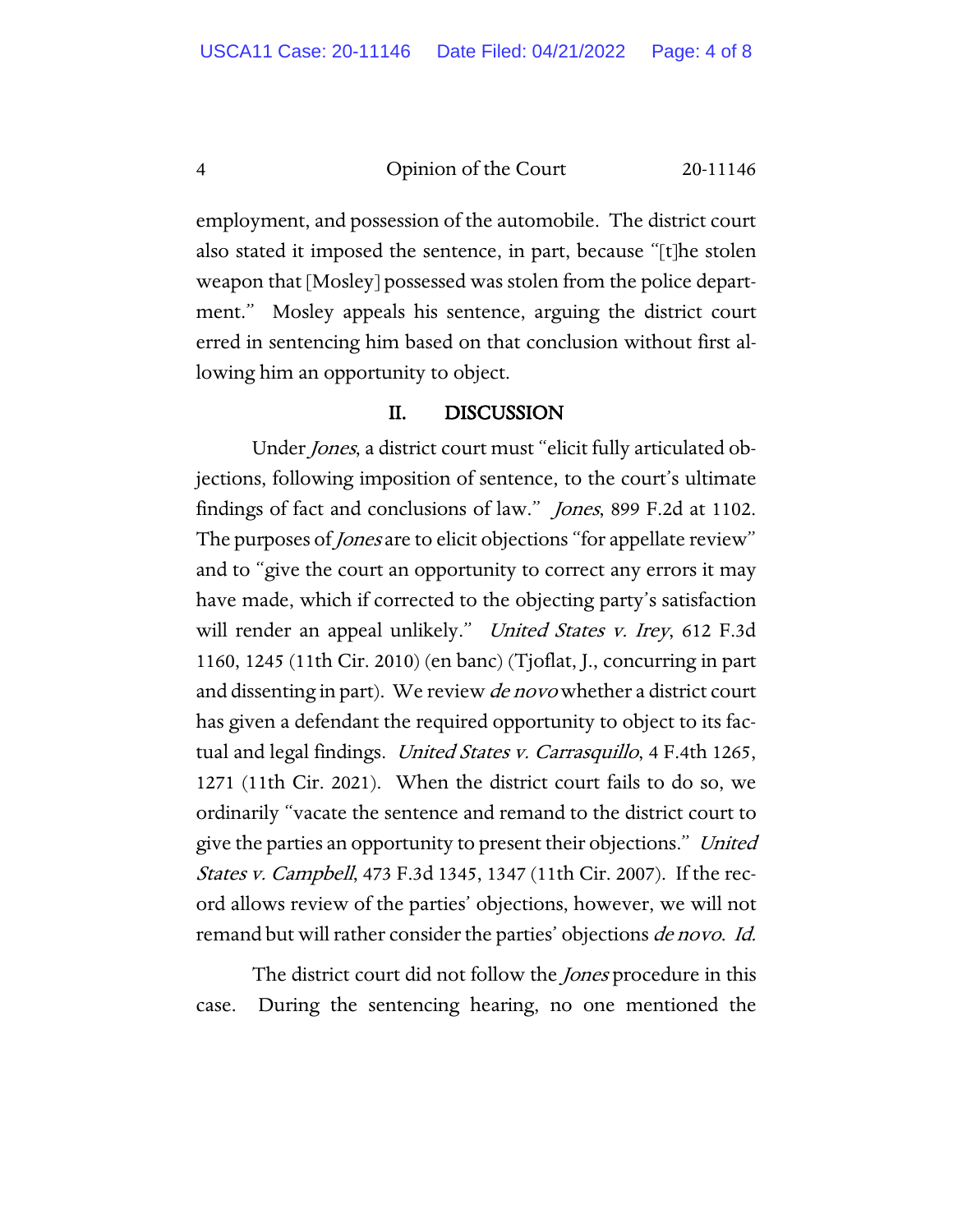20-11146 Opinion of the Court 5

firearm having been stolen *from* a police department. Paragraphs 5 through 8 of the PSI set forth the "Offense Conduct," that is, the relevant facts of the case. Paragraph 6 explains the firearm "was reported stolen in Hillsborough County." Paragraphs 13 through 23 calculate the offense level. Paragraph 15 recommends a twolevel enhancement because the firearm "was reported stolen out of the Hillsborough County Sheriff's Office." When read together, these allegations explain that the gun was reported stolen in Hillsborough County to that sheriff's office, not that it was stolen *from* the sheriff.

The United States disputes this interpretation. It says the two paragraphs in the PSI mean "that Hillsborough County was the general geographic region of the theft and that the county sheriff's office was the specific location of the theft." So the United States claims the district court provided Mosely every opportunity to object at sentencing. We disagree. The United States' argument focuses on the words "out of" in paragraph 15. But that paragraph contains the probation officer's diction and characterization of the evidence when calculating the guidelines. The factual section of the PSI (paragraph 6) clearly states the firearm was reported stolen "in" that county with no reference to the location of the theft. It seems unlikely the probation officer was adding facts about the victim of the theft when he applied the factual finding in paragraph 6 to the "stolen firearm" enhancement in paragraph 15. The factual findings in the PSI control. The simplest reading of these two paragraphs is that the firearm was reported by the Hillsborough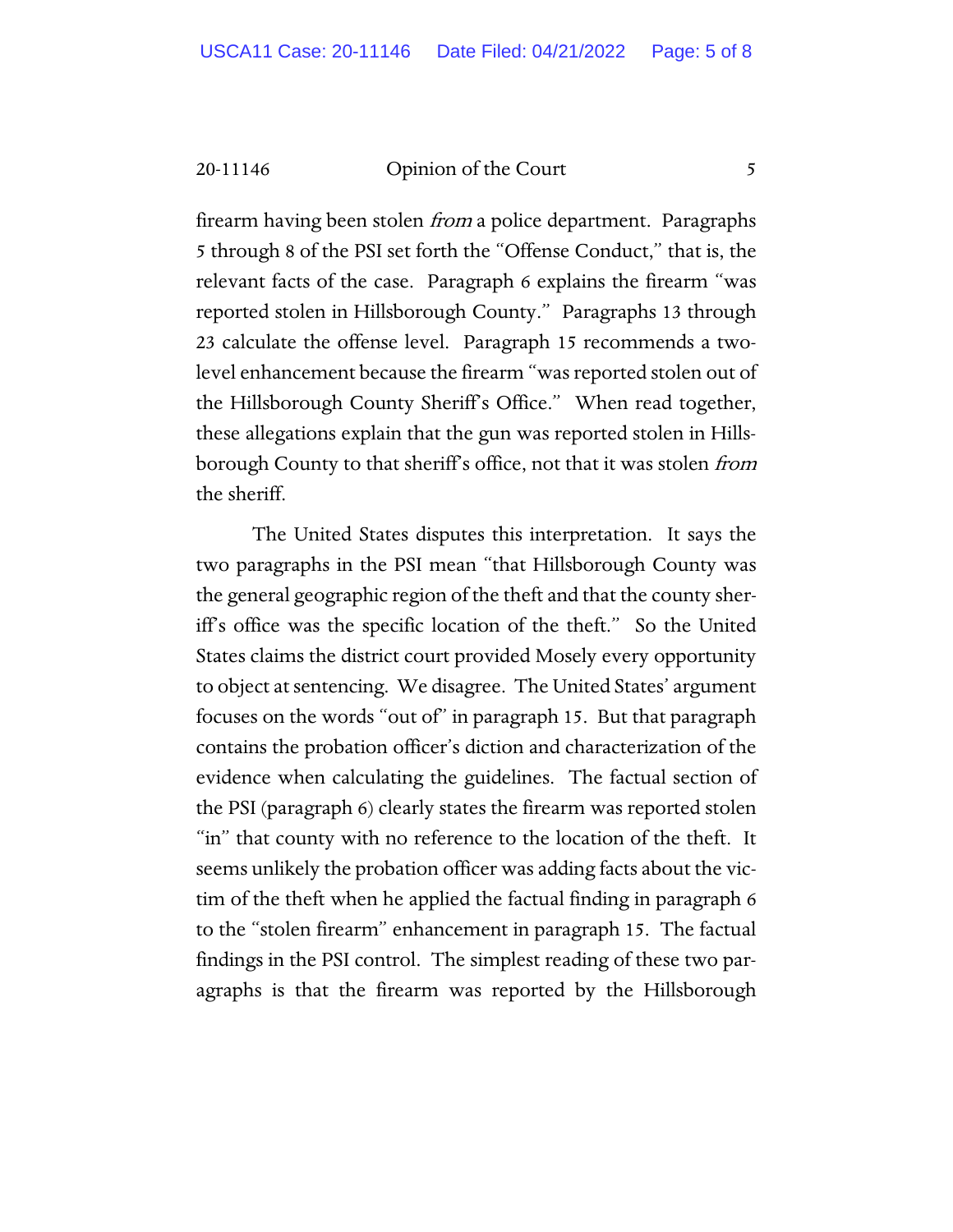Sheriff's Office as having been stolen within its jurisdiction. And that is all. Nevertheless, in the Statement of Reasons, the district court found that "[t]he stolen weapon that [Mosley] possessed was stolen from the police department." Because the district court first announced this conclusion after the sentencing hearing when it issued the written document, the district court did not provide Mosley an opportunity to object to its finding as to the victim of the theft.

Since the factual dispute Mosley asserts was not discussed by either party at sentencing, the record is not sufficient for meaningful appellate review. In other words, this is not a mere "technical" Jones violation. See United States v. Holloway, 971 F.2d 675, 681 (11th Cir. 1992) (where defendant did not object to the PSI or his sentence at the sentencing hearing, the district court's failure to elicit objections was not a mere technical violation of *Jones* and the sentencing record was not sufficiently developed for review); *cf.* United States v. Cruz, 946 F.2d 122, 123–24, 124 n.1 (11th Cir. 1991) (reviewing a technical Jones violation claim where record was sufficient for appellate review because, at the sentencing hearing, Cruz opposed the district court's calculation of the amount of drugs used to determine his guideline range, the same claim he raised on appeal). We thus remand to the district court so it may first correct any error, elicit full objections, and impose the resulting sentence.

A district court's post-sentencing Statement of Reasons form is not typically a document a defendant may use to pursue a Jones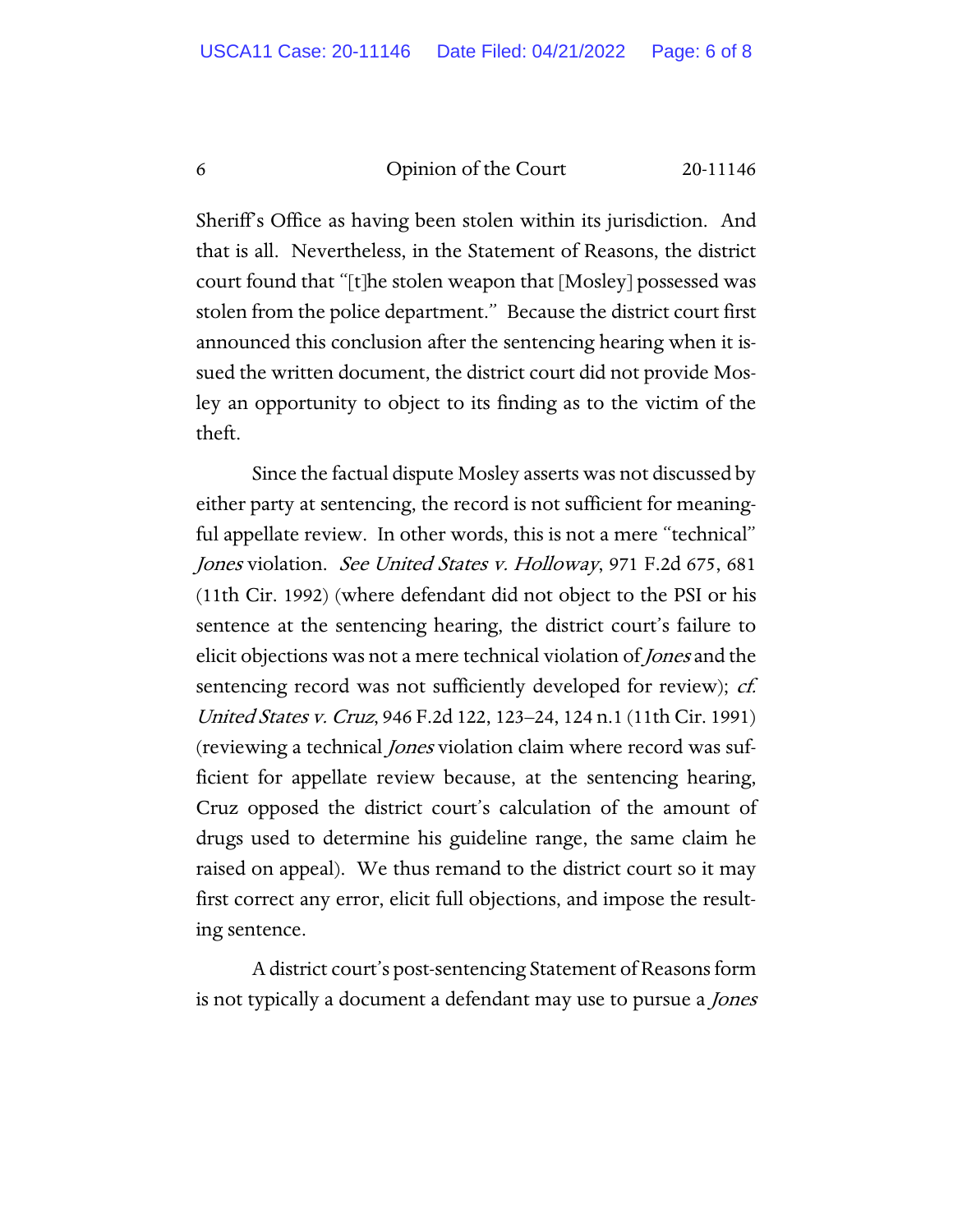20-11146 Opinion of the Court 7

violation. Federal law requires a district court to "state in open court the reasons for its imposition of the particular sentence." 18 U.S.C.  $\S$  3553(c). If the district court imposes a sentence outside the guideline range, it must state the specific reason for the imposition of that sentence and complete the Statement of Reasons form. *Id.*  $\S 3553(c)(2)$ . The written form merely memorializes the district court's reasoning. In most instances, any discrepancy between a court's real-time pronouncement and later filed form would not support a *Jones* claim. But, in this case, the district court did not state fully its basis for departing during the sentencing hearing but rather said it would explain its reasoning in the judgment and then explained itself in the Statement of Reasons. In this particular instance, the post-sentencing form exposed an error in the district court's sentencing process. The Court is not inviting new Jones claims based on Statements of Reasons beyond this situation.

The Court offers no opinion on the reasonableness of the sentence. That is for the district court to reassess after providing Mosely an opportunity to object to any factual findings underlying its analysis. Mosley also argues the district court failed to allow him to object to three other findings (the gun was a kind used in street crime in the area, Mosley had never been employed, and the car he had been driving had not been obtained through legal wages), and the United States agrees a *Jones* error occurred regarding the first. The Court offers no opinion on these findings but invites the district court to give Mosley an opportunity to address them. Mosley also argues the district court erred in imposing a different, stricter